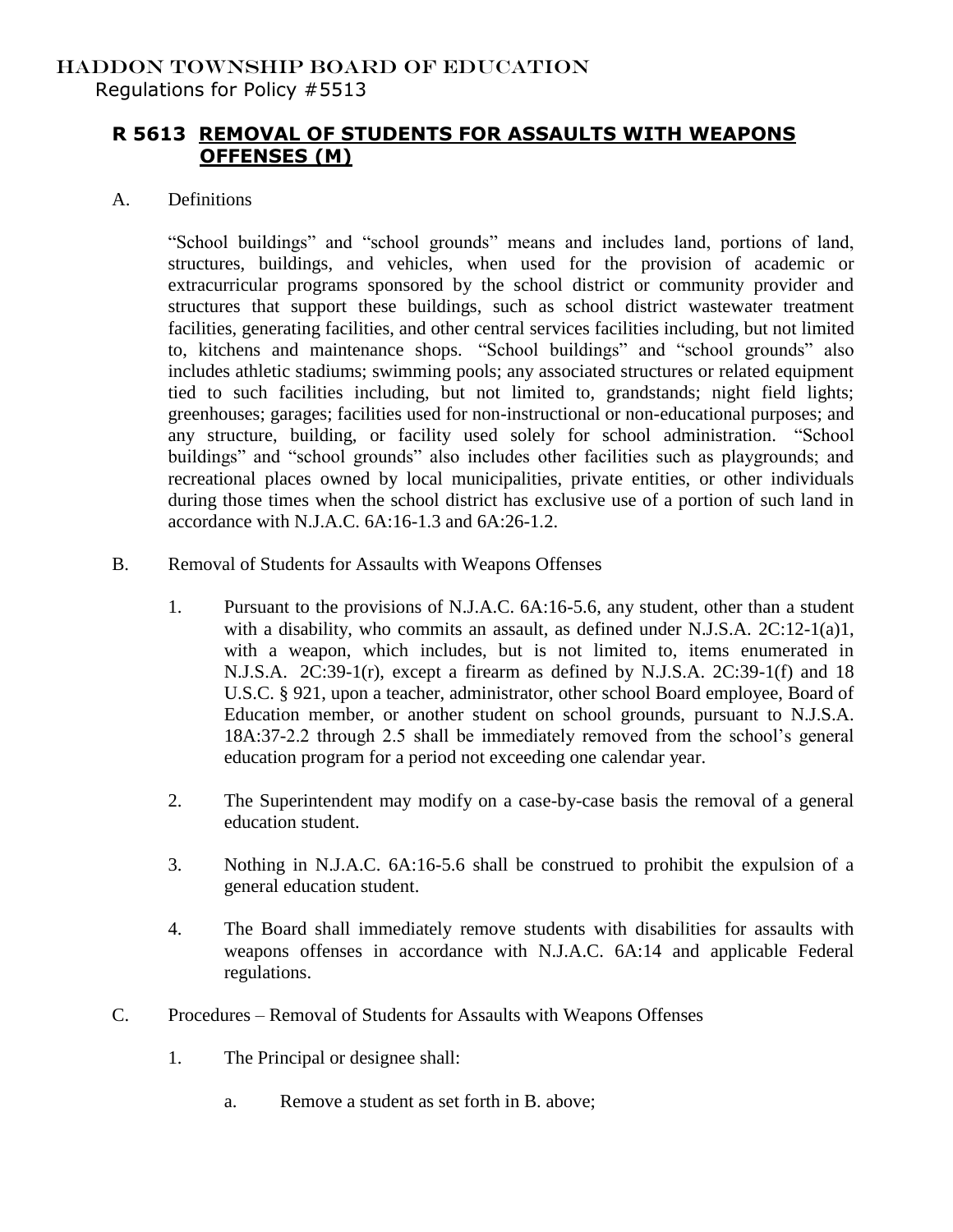- b. Isolate the student and place him or her under the supervision of school staff until the student's parent or a law enforcement official takes custody of the student;
- c. Immediately report to the Superintendent the removal of the student;
- d. Notify the appropriate law enforcement agency of a possible violation of the New Jersey Code of Criminal Justice; and
- e. Notify the student's parent of the following information:
	- (1) The removal action;
	- (2) The law enforcement notification;
	- (3) The change of custody, if it occurs; and
	- (4) A general education student's due process rights, pursuant to N.J.A.C. 6A:16-7.2 through 7.5 or a student with a disability's due process rights, as set forth in N.J.A.C. 6A:14-2.7 and 2.8 and N.J.A.C. 6A:16-7.2 through 7.5.
- 2. A student, other than a student with a disability, removed from the general education program pursuant to N.J.A.C. 6A:16-5.6 shall be placed in an alternative education program, according to the requirements of N.J.A.C. 6A:16-9.1 et seq.:
	- a. If placement in an alternative education program is not available, the general education student shall be provided home or other out-of-school instruction, according to N.J.A.C. 6A:16-10, until placement is available.
- 3. A student with a disability removed pursuant to B. above shall receive a placement in accordance with N.J.A.C. 6A:14.
- 4. A student, other than a student with a disability, removed pursuant to B. above shall be entitled to an informal hearing, pursuant to N.J.A.C. 6A:16-7.2 and 7.3, and a hearing before the Board of Education pursuant to N.J.A.C. 6A:16-7.3.
- 5. If it is found that the removed student did not commit the offense(s), the student shall be immediately returned to the program from which he or she was removed.
- D. Return to General Education Program
	- 1. The Superintendent shall make the final determination on whether the general education student is prepared to return to the general education program or will remain in an alternative education program or receive home or other out-of-school instruction based on the following criteria:
		- a. The nature and severity of the offense;
		- b. The Board's removal decision;
		- c. The results of relevant testing, assessment, or evaluation of the student; and